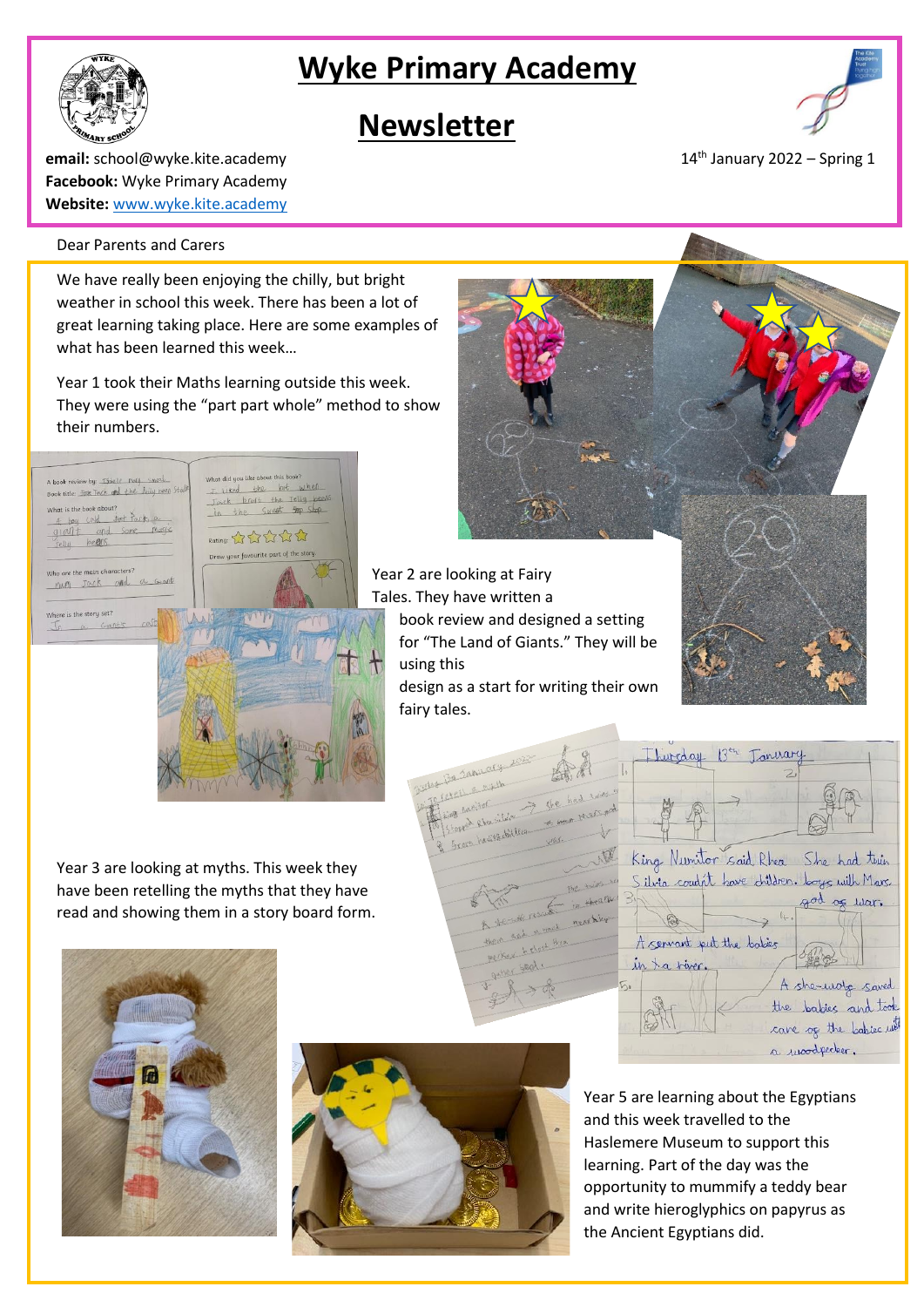

## **Achievement Reports**

The parent report portal for Year  $1 - 6$  pupils opens on Monday at 3pm and will close on Friday 28<sup>th</sup> January 2022. Reception class reports will be emailed out. The report letter is attached to this newsletter with information on how to log in and also how to register if you are a year 1 parent or new to the school.

I would like to draw your attention to the fact that the attendance percentage colour coding includes any Covid absences.

## **Covid arrangements update**

We are constantly monitoring the numbers of cases in school and adjust our risk assessment and in school arrangements accordingly. There are two changes coming into effect from Monday next week:

- Key Stage 2 will be eating their dinners in the dinner hall again.
- Reception and KS1 will be playing on the field during lunchtime play. This is so that we are still able to space year groups out during the lunch time period. The field is likely to be muddy for a few weeks yet, and so we request that all **RECEPTION, YEAR 1 AND 2 CHILDREN HAVE A PAIR OF WELLIES OR SPARE PAIR OF SHOES** that they can change into at lunchtime. The majority of Reception and Year 2 already have wellies in school.

We will retain all other school measures currently in place.

As from Monday  $17<sup>th</sup>$ , changes to government guidance on isolation and testing come in, alongside the changes already in place from last week regarding the temporary suspension of PCR testing.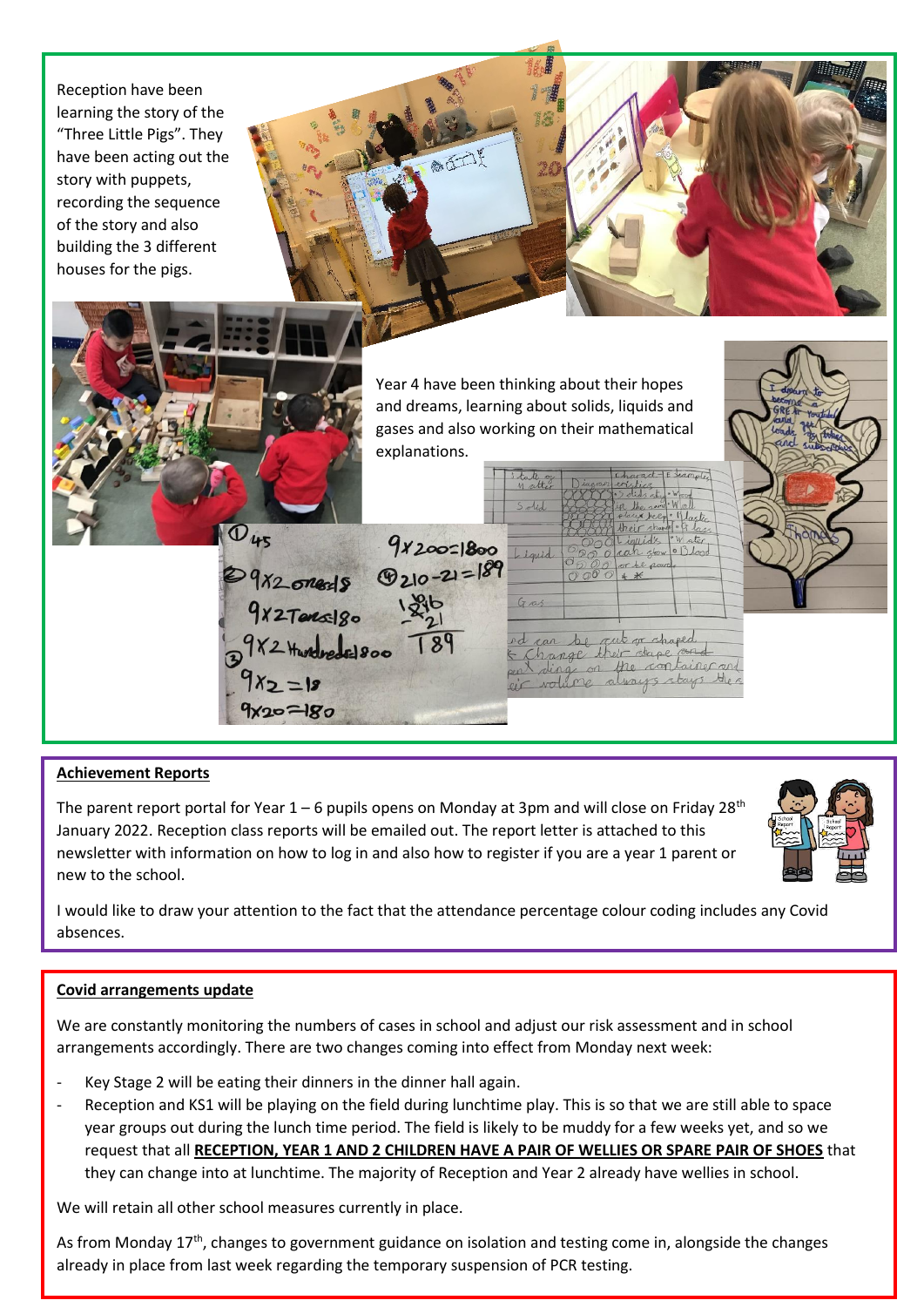## *Reminder on the temporary suspension of confirmatory PCR tests in*

## *education and childcare settings*

*You are only asked to take a follow up PCR test after a positive LFD test if you:*

• *wish to claim the Test and Trace Support Payment* • *have be advised to take a PCR test because they are in a clinically vulnerable group* • *have be advised to do so as part of a research or surveillance programme* • *have rereceived a positive day 2 LFD after arriving into the UK*

*If anyone has any of the main symptoms of COVID-19, they are strongly advised to take a PCR test, not an LFD test. If someone with symptoms has already taken an LFD test for any reason and the result is positive, they do not need to take a follow-up PCR test.*

## *Changes to the self-isolation period for those who test positive for COVID-19*

*From Monday 17 January, people who are self-isolating with COVID-19 will have the option to reduce their isolation period after 5 full days if they test negative with a lateral flow device (LFD) test on both day 5 and day 6 and they do not have a temperature. For example, if they test negative on the morning of day 5 and the morning of day 6, they can return to their education or childcare setting immediately on day 6.*

*The first test must be taken no earlier than day 5 of the self-isolation period, and the second must be taken the following day. All test results should be [reported](https://www.gov.uk/report-covid19-result?utm_source=14%20January%202022%20C19&utm_medium=Daily%20Email%20C19&utm_campaign=DfE%20C19) to NHS Test and Trace.*

*If the result of either of their tests is positive, they should continue to self-isolate until they get negative results from two LFD tests on consecutive days or until they have completed 10 full days of self-isolation, whichever is earliest.*

*Anyone who is unable to take LFD tests or anyone who continues to have a temperature will need to complete the full 10 day period of self-isolation.*

*Further information on [self-isolation](https://www.gov.uk/government/news/self-isolation-for-those-with-covid-19-can-end-after-five-full-days-following-two-negative-lfd-tests?utm_source=14%20January%202022%20C19&utm_medium=Daily%20Email%20C19&utm_campaign=DfE%20C19) for those with COVID-19 is available.*

## **Fantastic News to Celebrate!**

Phyllis Tuckwell Hospice have confirmed the final total raised through the reindeer run…as a staggering £3500.57!!

That is a phenomenal effort. Thank you so much for the support. This amazing charity touches the lives of many people and its wonderful that Wyke Primary is able to help so many of those people receive the support that they need.

Please pass on our thanks to all the friends and family that gave so generously.